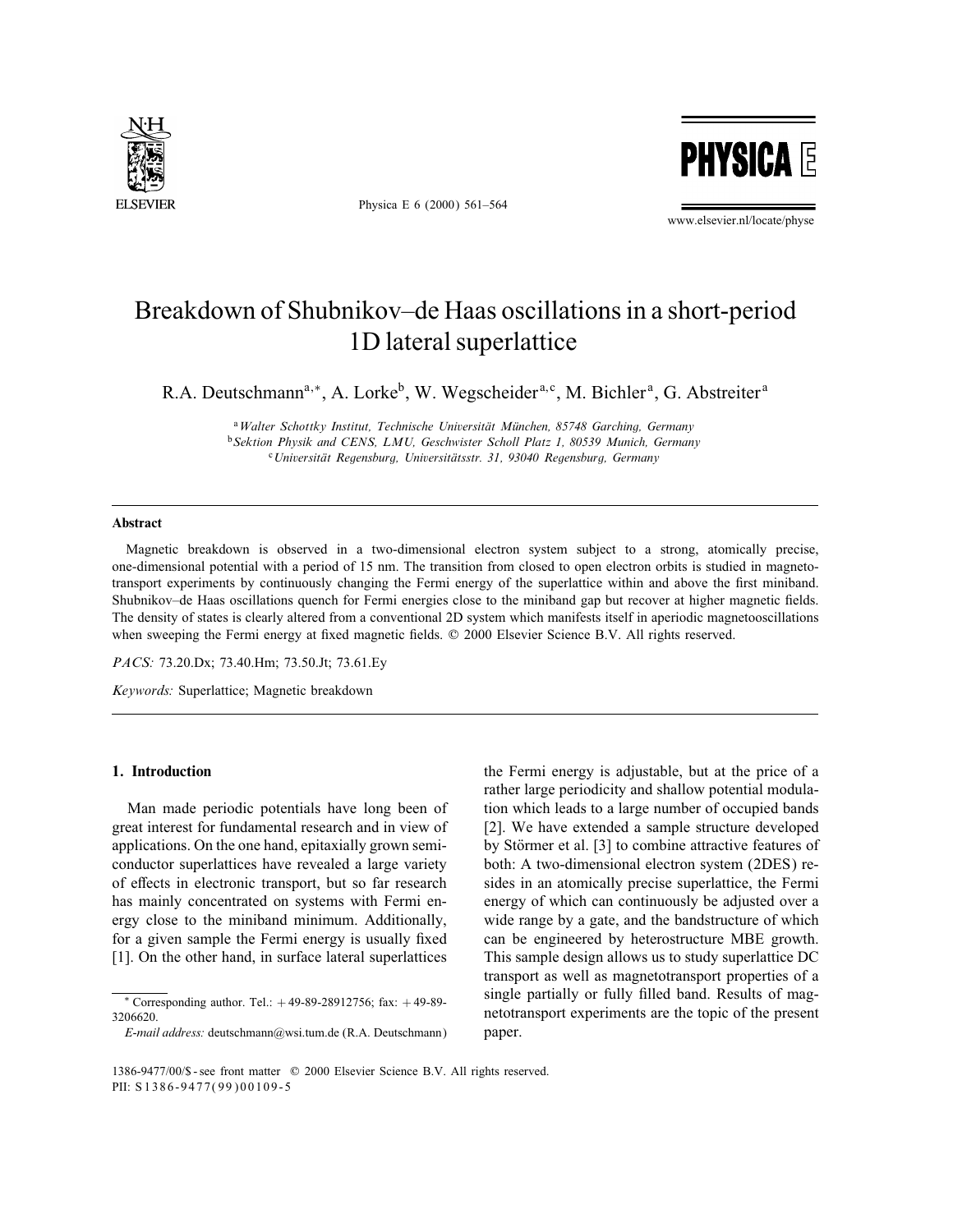

Fig. 1. Sample structure as obtained by MBE cleaved edge overgrowth.

#### 2. Sample design

Our sample consists of an MBE-grown undoped  $100 \times (119 \text{ Å GaAs}/31 \text{ Å Al}_x\text{Ga}_{1-x}\text{As})$  superlattice  $(x = 0.32)$  sandwiched between two highly doped n<sup>+</sup> GaAs contacts grown on semi-insulating (0 0 1) GaAs substrate, as shown in Fig. 1. After in situ cleaving the sample, an Al<sub>x</sub>Ga<sub>1−x</sub>As spacer layer is grown on the freshly exposed  $(110)$  plane, followed by a highly doped  $n^+$  GaAs gate. By applying a positive gate voltage with respect to the superlattice contacts a 2DES can thus be induced which resides at the interface between the superlattice and the  $Al_xGa_{1-x}As$  barrier. A simple Kronig–Penney calculation yields a width for the first miniband of 3.8 meV, separated from the second miniband by a 60 meV one-dimensional minigap. The first excited level of the triangular field effect potential is expected at about  $15 \text{ meV}$  above the first miniband.

#### 3. Experimental results

Our measurements are performed in a quasi-fourprobe geometry between the superlattice contacts with standard lock-in technique at liquid helium temperatures, while magnetic fields up to 14 T are applied perpendicular to the 2DES. First we discuss the Shubnikov–de Haas (SdH) oscillations in the longitudinal magnetoresistance obtained when sweeping the magnetic field strength at fixed gate voltage, i.e. at fixed electron density, see Fig. 2. For gate voltages  $> 150$  mV SdH oscillations are observed. The zero field resistance decreases for increasing gate voltages due to an increasing carrier density, and the magnetic field  $B_0$ , where SdH oscillations become visible, de-



Fig. 2. Shubnikov–de Haas measurement. For gate voltages above 450 mV a positive magnetoresistance, quenching of SdH oscillations and magnetic breakdown can be observed. The inset shows the dependence of the electron density  $n_s$  on the gate voltage  $U_g$ as found by evaluation of the SdH oscillations.

creases, indicating an increasing effective mobility. At a gate voltage of 375 mV the field  $B_0$  has a minimum of 250 mT. From this value we can estimate a lower bound for the electron mobility of 40 000 cm<sup>2</sup>/V s. For larger gate voltages the field  $B_0$  increases again. A drastic change of the magnetoresistance is observed starting at a gate voltage of 450 mV. SdH oscillations at low magnetic fields are quenched in a region of strong positive magnetoresistance which is proportional to the square of the magnetic field. At high magnetic fields, SdH oscillations are recovered.

We now proceed to the analysis of these results. We find that the positions of the minima of the SdH oscillations are periodic if plotted against the inverse magnetic field for *all* gate voltages above 150 mV. By the usual evaluation of the obtained Landau plot or by Fourier transformation we find an almost linear apparent electron density dependence on the gate voltage of  $(6.4 \pm 0.1)10^{11}$  cm<sup>-2</sup> V<sup>-1</sup>, as shown in the inset of Fig. 2. This value compares well with the capacity per area and charge of  $6.7 \times 10^{11}$  cm<sup>-2</sup> V<sup>-1</sup> obtained by taking the sample as a simple capacitor with appropriate dielectric constant. Note that a linear dependence of the electron density on the gate voltage does not imply that the density of states is constant. It may seem surprising that in our evaluation of the SdH oscillations so far no sign of the arti cial band structure came into play. The articial band structure and the presence of a minigap, though, manifest themselves most strikingly in two ways. First in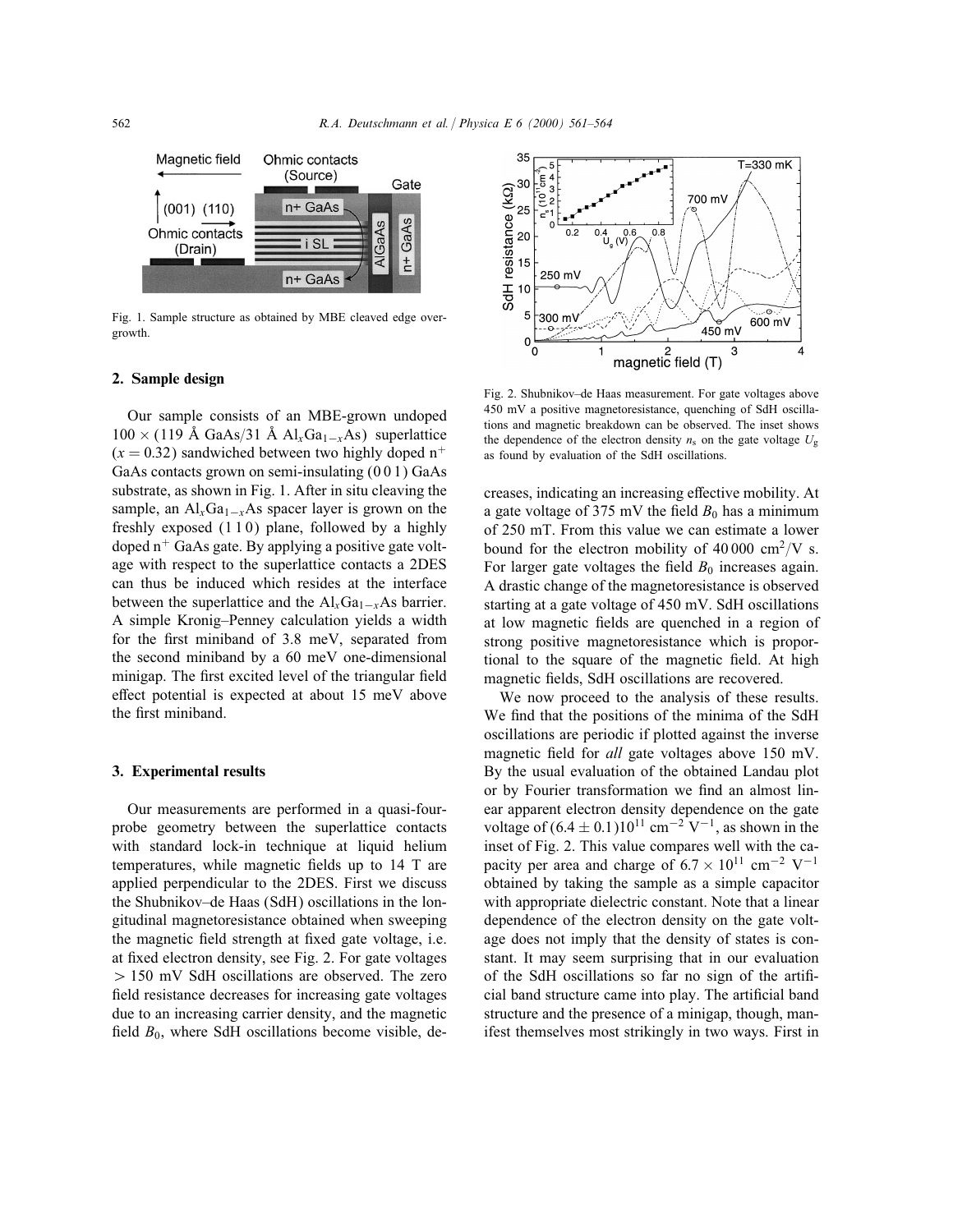

Fig. 3. Magnetooscillations for fixed magnetic fields and variable Fermi energy. The inset shows the increase of the zero field resistance when the Fermi energy is raised above the miniband. The displayed quantities and units are the same as in the main graph.

the appearance of a strong, quadratic, positive magnetoresistance for gate voltages above 450 mV, which is exactly what is expected when open orbits become present [4]. This means that at a gate voltage of 450  $mV$  the Fermi energy is raised above the first miniband into the one-dimensional minigap. Second, the minigap manifests itself in the quenching of the SdH oscillations in that regime, which is because of the absence of closed orbits in  $k$ -space, so that at low magnetic fields SdH oscillations are quenched. However, at higher magnetic fields, SdH oscillations are recovered due to magnetic breakdown [5]. In this regime, Bragg reflections are suppressed due to Lorentz force induced by magnetic fields and electrons tunnel in k-space such that closed orbits are recovered. Magnetic breakdown has been observed in metals [6], in 'bulk' superlattices [7], in density-modulated 2DES [2] and in double quantum wells [8]. To our knowledge we show the first example of magnetic breakdown in the first miniband of a modulated 2DES.

Second, we discuss the magnetooscillations observed when sweeping the Fermi energy from within the miniband into the minigap through the Landau levels while keeping the magnetic field strength constant. A selection of traces of our experimental results are displayed in Fig. 3. For zero magnetic field and for increasing gate voltages up to 500 mV, the longitudinal resistance sharply drops to a minimum of 195  $\Omega$  due to an increasing electron density. At 500 mV, though, a W-shaped structure is observed

in the resistance, and for larger gate voltages the resistance subsequently increases (see inset). When a magnetic field larger than  $500$  mT is applied, magnetooscillations are observed. These are quenched for gate voltages larger than 450 mV while the magnetoresistance increases again for increasing gate voltages. For larger magnetic fields magnetooscillations are again observed for gate voltages above 450 mV. Most importantly, the spacing of the magnetooscillations is far from regular.

We now try to give an explanation for the W-shaped longitudinal resistance at zero magnetic field. For a conventional 2DES of free Bloch electrons the longitudinal resistance continuously decreases with increasing electron density as long as only the ground state is occupied. In our system, though, as the Fermi energy approaches the top of the first miniband, the density of states becomes very large and then decreases when the Fermi energy is in the minigap. Therefore close to the minigap electron scattering and thus the longitudinal resistance are enhanced. As the Fermi energy is raised into the minigap, the electron density further increases, which leads to a reduced resistance again. At the same time the Fermi surface begins to extend beyond the first Brillouin zone and flattens out, such that the mean electron velocity decreases, which at last leads to an increase in resistance. This behavior of the longitudinal resistance at zero magnetic field can again be taken as direct evidence for the existence of a minigap.

When a sufficiently large magnetic field is present, for a 2DES Landau levels are resolved in the magnetoresistance with a constant energy spacing of  $\hbar \omega_c$ where  $\omega_c$  is the cyclotron frequency. In contrast we find magnetooscillations which are not equally spaced in gate voltage, although the electron density in our sample linearly depends on the gate voltage. For a given magnetic field the spacing in gate voltage is larger when measured close to the minigap. Again this observation can be explained by a density of states which becomes large in the vicinity of the miniband edge. A detailed analysis of the density of states per Landau level, taking into account a non-constant electron mass, the non-trivial shape of the orbits in  $k$ -space and the spin splitting of the Landau levels is beyond the scope of the present paper.

In summary, we have presented a novel electronic system which bridges the gap between con-